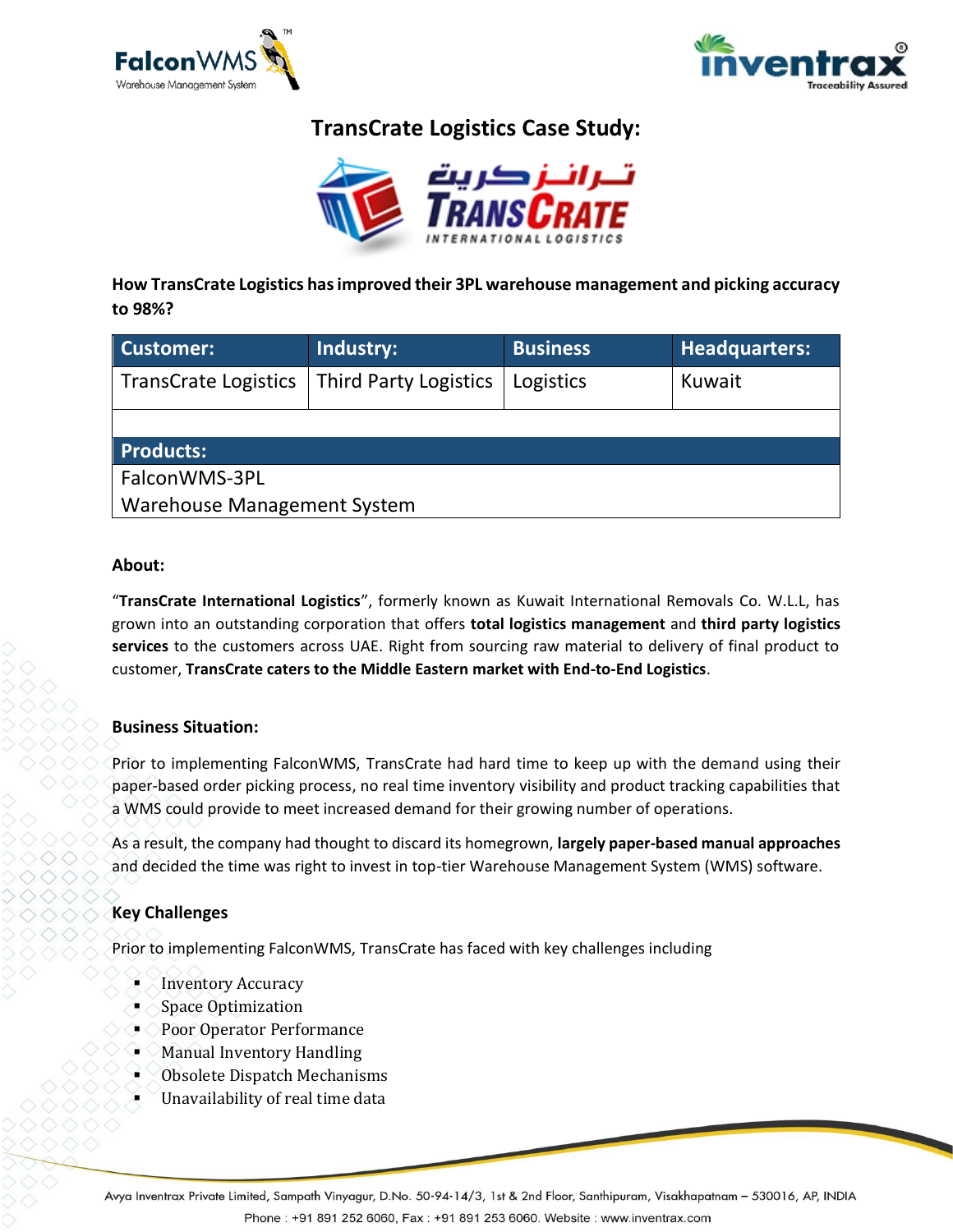



## **The Solution**

While TransCrate had been using traditional manual business approaches for long, the company later recognized that it needed a better, best of breed, warehouse management system (WMS) to underpin the levels of performance and accuracy required to deliver a full 3PL offering in a highly competitive environment.

TransCrate therefore selected the Inventrax's flagship product FalconWMS to help them achieve this.

#### **Solution Provided:**

By integrating logistics operations in TransCrate with FalconWMS software has resulted in significant **improvements to inventory visibility** and an **improved order fulfillment process** with.

- **Increased market responsiveness**
- **Ability to quickly onboard new 3PL customers**
- **Reduced client onboarding time with flexible configuration wizard**
- **Increased warehouse and logistics efficiencies**
- **Support for multiple languages with minimal training**
- **Order accuracy has increased to 99.3%**
- **Increased Productivity with decreasing time-to-pick**

#### **Benefits Delivered:**

By streamlining and future-proofing the operation, Inventrax has delivered major time and cost saving benefits, far exceeding the cost of the system with

- Increasing order picking accuracy
- Improving pallet sequencing has reduced manual processes
- Optimized Warehouse Space
- Improved customer satisfaction
- **Speed** of implementation with a cloud deployed system that is easily configured site by site.
- **Flexibility** with the ability to choose only the functionality needed on a customer by customer or site by site basis.
- **Visibility** with a real-time, end-to-end supply chain system with data that can be used to identify meaningful trends